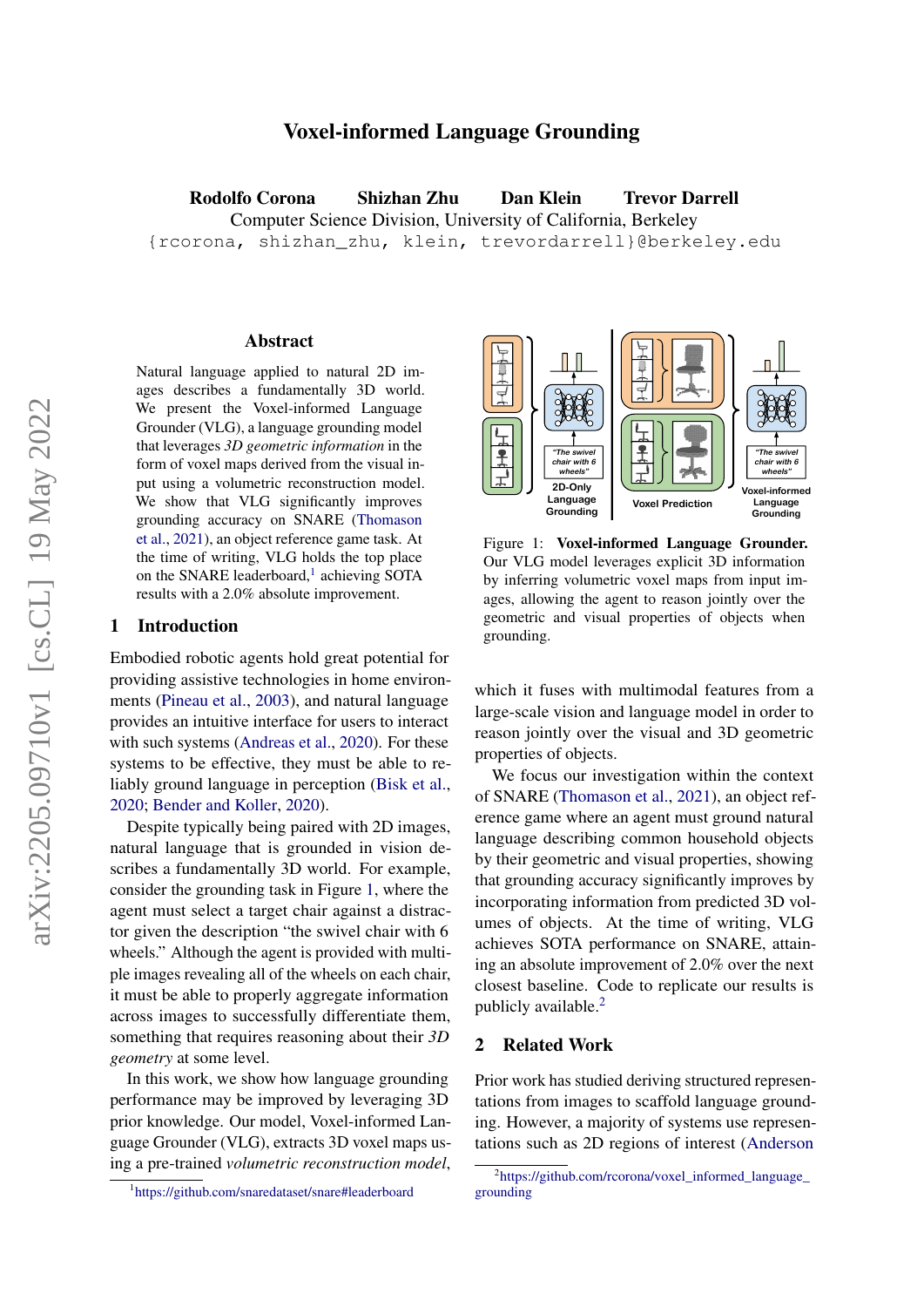[et al.,](#page-5-3) [2018;](#page-5-3) [Wang et al.,](#page-6-2) [2020\)](#page-6-2) or symbolic graphbased representations [\(Hudson and Manning,](#page-6-3) [2019;](#page-6-3) [Kulkarni et al.,](#page-6-4) [2013\)](#page-6-4), which do not encode 3D properties of objects.

Most prior work tying language to 3D representations has largely focused on generating 3D structures conditioned on language, rather than using them as intermediate representations for language grounding as we do here. Specifically, prior work has performed language conditioned generation at the scene [\(Chang et al.,](#page-5-4) [2014,](#page-5-4) [2015a\)](#page-5-5), pose [\(Ahuja and Morency,](#page-5-6) [2019;](#page-5-6) [Lin et al.,](#page-6-5) [2018\)](#page-6-5), or object [\(Chen et al.,](#page-5-7) [2018\)](#page-5-7) level. More recently, a line of work has explored referring expression grounding in 3D by mapping referring expressions of objects to 3D bounding boxes localizing them in point clouds of indoor scenes [\(Achlioptas et al.,](#page-5-8) [2020;](#page-5-8) [Chen et al.,](#page-5-9) [2020;](#page-5-9) [Zhao et al.,](#page-6-6) [2021;](#page-6-6) [Roh](#page-6-7) [et al.,](#page-6-7) [2022\)](#page-6-7). Standard approaches follow a twotiered process where an object proposal system will first provide bounding boxes for candidate objects, and a scoring module will then compute a compatibility score between each box and the referring expression in order to ground it. At a more granular level, [Koo et al.](#page-6-8) [\(2021\)](#page-6-8) learn alignments from language to object parts by training agents on a reference game over point cloud representations of objects.

In contrast, in this work we focus on augmenting language grounding over 2D RGB images using structured 3D representations derived from them. For the task of visual language navigation, prior work has shown how a persistent 3D semantic map may be used as an intermediate representation to aid in selecting navigational waypoints [\(Chaplot](#page-5-10) [et al.,](#page-5-10) [2020;](#page-5-10) [Blukis et al.,](#page-5-11) [2021\)](#page-5-11). The semantic maps, however, represent entire scenes with individual voxels representing object categories, rather than their geometry. In this work, we show how a more granular occupancy map representing objects' geometry can improve language grounding performance.

Closest to our work is that of [Prabhudesai et al.](#page-6-9) [\(2020\)](#page-6-9), which presents a method for mapping language to 3D features within scenes from the CLEVR [\(Johnson et al.,](#page-6-10) [2017\)](#page-6-10) dataset. Their system generates 3D feature maps inferred from images and then grounds language directly to 3D bounding boxes or coordinates. Their method assumes, however, that dependency parse trees are provided for the natural language inputs, and it is

trained with supervised alignments between noun phrases and the 3D representations, which VLG does not require.

### 3 Voxel-informed Language Grounder

We consider a task where an agent must correctly predict a target object  $v^t$  against a distractor  $v^c$  given a natural language description  $w^t = \{w_1, ..., w_m\}$  of the target. For each object, the agent is provided with  $n$  2D views  $v =$  ${x_1, ..., x_n}, x_i \in \mathbb{R}^{3 \times W \times H}.$ 

An agent for this task is represented by a scoring function  $s(v, w) \in [0, 1]$ , computing the compatibility between the target description and the 2D views of each object, and is used to select the maximally scoring candidate. We first use unimodal encoders to encode the language description into  $e_w = h(w)$  and the object view images into a single aggregate visual embedding  $e_v = g(v)$ before fusing them with a visiolinguistic module  $e_{vw} = f_{vw}([e_v; e_w])$ . Prior approaches to this problem [\(Thomason et al.,](#page-6-0) [2021\)](#page-6-0) directly input this fused representation to a scoring module to produce a score  $s(e_{vw})$ . They do not explicitly reason about the 3D properties of the observed objects, requiring the models to learn them implicitly.

In contrast, our Voxel-informed Language Grounder augments the scoring function s with explicit 3D volumetric information  $e_0 = o(v)$  extracted from a pre-trained multiview reconstruction model. The volumetric information (in the form of a factorization of a voxel occupancy map in  $\mathbb{R}^{W \times H \times D}$ ) is first fused into a joint representation with the language using a multimodal voxellanguage module  $e_{ow} = f_{ow}([e_o; e_w])$ . The scoring function then produces a score based on all three modalities  $s([e_{vw}; e_{ow}])$ .

## 3.1 Model Architecture

VLG (Figure [2\)](#page-2-0) consists of two branches: a visiolinguistic module for fusing language and 2D RGB features, and a voxel-language module for fusing language with 3D volumetric features. A scoring function is then used to reason jointly over the output of the two branches, producing a compatibility score.

Visiolinguistic Module. The architecture of our visiolinguistic module  $f_{vw}$  (left panel, Figure [2\)](#page-2-0) largely mirrors the architecture of MATCH from [Thomason et al.](#page-6-0) [\(2021\)](#page-6-0). A pre-trained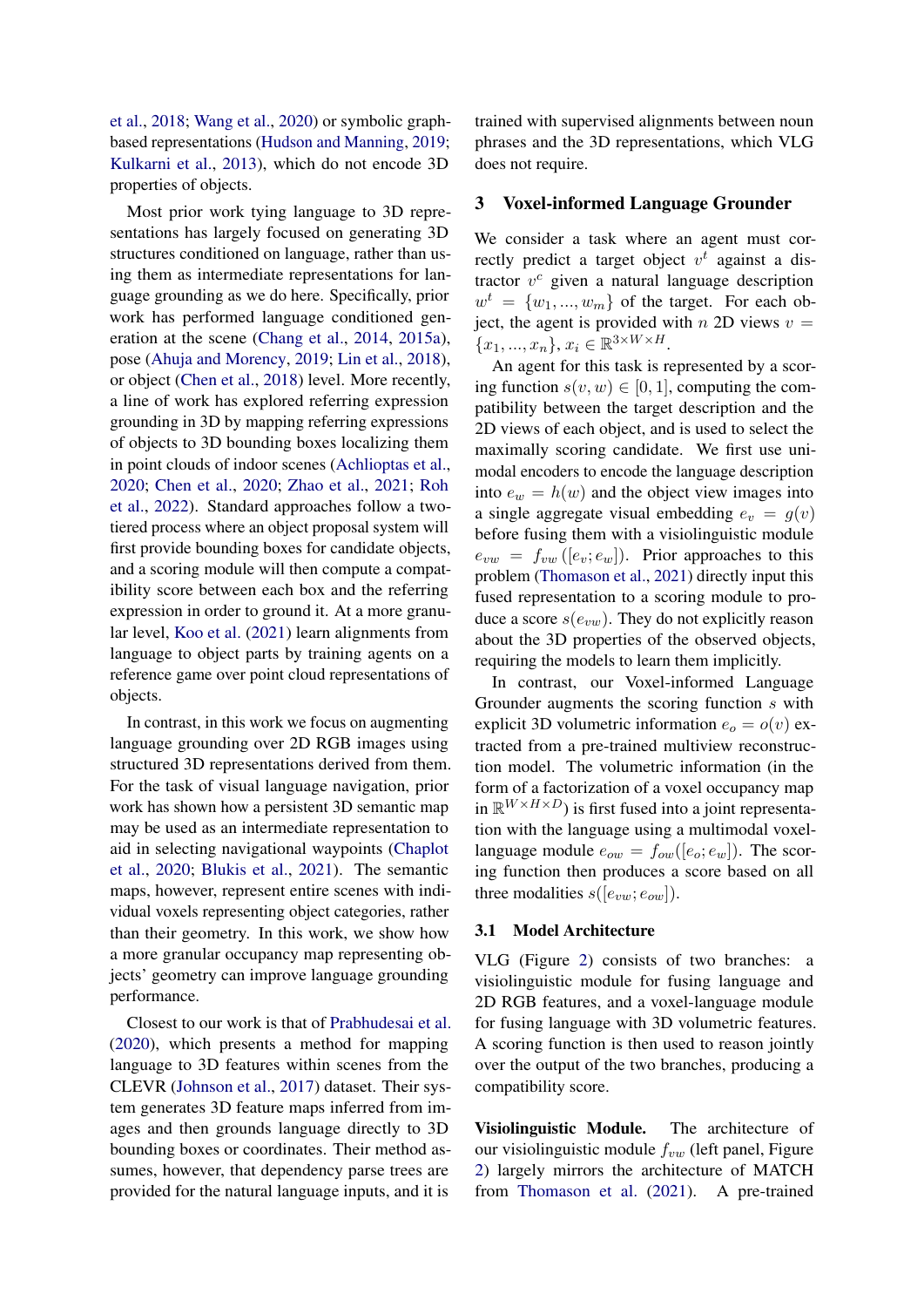<span id="page-2-0"></span>

Figure 2: VLG Architecture. (Left) Our VLG model consists of a visiolinguistic module which produces a joint embedding for text and images using CLIP [\(Radford et al.,](#page-6-11) [2021\)](#page-6-11) and a voxel-language module for jointly embedding language and volumetric maps. (Right) The voxel-language module uses a cross modal transformer to fuse word embeddings from CLIP with voxel map factors extracted from LegoFormer [\(Yagubbayli et al.,](#page-6-12) [2021\)](#page-6-12). During training, gradients only flow through solid lines.

CLIP-ViT [\(Radford et al.,](#page-6-11) [2021\)](#page-6-11) model is used to encode the language description and view images into vectors in  $\mathbb{R}^{512}$ . The image embeddings are max-pooled and concatenated to the description embedding before being passed into an MLP which generates a fused representation.

Compared accepts the containst WHICH CO right). The cross-modal transformer takes as fuse the language and object factors (Figure [2,](#page-2-0) by the LegoFormer decoder, which contain the **CLIP**-Vita inferred geometric occupancy information of Voxel-Language Module. We use representations extracted from a ShapeNet [\(Chang](#page-5-12) [et al.,](#page-5-12) [2015b;](#page-5-12) [Wu et al.,](#page-6-13) [2015\)](#page-6-13) pre-trained Lego-FormerM [\(Yagubbayli et al.,](#page-6-12) [2021\)](#page-6-12), a multi-view 3D volumetric reconstruction model, as input to our voxel-language module  $f_{ow}$ . LegoFormer is a transformer [\(Vaswani et al.,](#page-6-14) [2017\)](#page-6-14) based model whose decoder generates volumetric maps factorized into 12 parts. Each object factor is represented by a set of three vectors  $x, y, z \in \mathbb{R}^{32}$ , which we concatenate to use as input tokens for our voxel-language module. A triple cross-product over  $x, y, z$  may be used to recover a 3D volume  $V \in \mathbb{R}^{32 \times 32 \times 32}$  for each factor. The full volume for the object is generated by aggregating the factor volumes through a sum operation. For more details on LegoFormer, we refer the reader to [Yagubbayli et al.](#page-6-12) [\(2021\)](#page-6-12). We use a cross-modal transformer [\(Vaswani et al.,](#page-6-14) [2017\)](#page-6-14) encoder to input language tokens, in the form of CLIP word embeddings, and the 12 object factors output

the object. We use a CLS token as an aggregate representation of the language and object factors.

Scoring Function. The scoring function is represented by an MLP which takes as input the concatenation of the visiolinguistic module output and the cross-modal transformer's CLS token.

## <span id="page-2-1"></span>4 Language Grounding Evaluation

Evaluation. We test our method on the SNARE benchmark [\(Thomason et al.,](#page-6-0) [2021\)](#page-6-0). SNARE is a language grounding dataset which augments ACRONYM [\(Eppner et al.,](#page-5-13) [2021\)](#page-5-13), a grasping dataset built off of ShapeNetSem [\(Savva et al.,](#page-6-15) [2015;](#page-6-15) [Chang et al.,](#page-5-5) [2015a\)](#page-5-5), with natural language annotations of objects.

SNARE presents an object reference game where an agent must correctly guess a target object against a distractor. In each instance of the game, the agent is provided with a language description of the target as well as multiple 2D views of each object. SNARE differentiates between visual and blindfolded object descriptions. Visual descriptions primarily include attributes such as *name*, *shape*, and *color* (e.g. "classic armchair with white seat"). In contrast, blindfolded descriptions include attributes such as *shape* and *parts* (e.g. "oval back and vertical legs"). The train/validation/test sets were generated by splitting over (207 / 7 / 48) ShapeNetSem object categories, respectively containing (6,153 / 371 / 1,357) unique object instances and (39,104 / 2,304 / 8,751) object pairings with referring ex-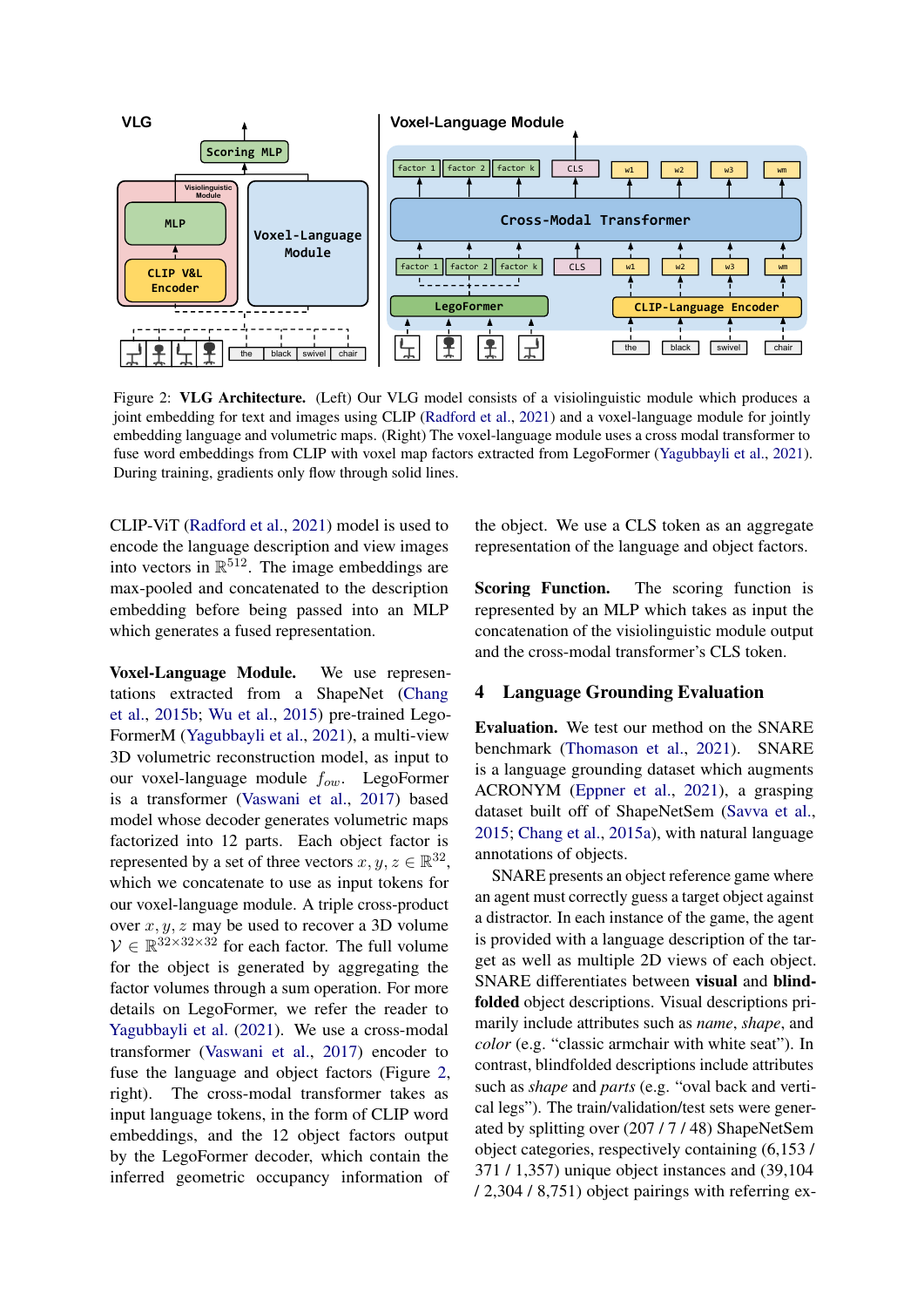<span id="page-3-2"></span>

|                | <b>VALIDATION</b> |              |           | <b>TEST</b> |              |           |
|----------------|-------------------|--------------|-----------|-------------|--------------|-----------|
| Model          | Visual            | <b>Blind</b> | All       | Visual      | <b>Blind</b> | All       |
| <b>ViLBERT</b> | 89.5              | 76.6         | 83.1      | 80.2        | 73.0         | 76.6      |
| <b>MATCH</b>   | 89.2 (0.9)        | 75.2(0.7)    | 82.2(0.4) | 83.9(0.5)   | 68.7(0.9)    | 76.5(0.5) |
| MATCH*         | 90.6(0.4)         | 75.7(1.2)    | 83.2(0.8) |             |              |           |
| <b>LAGOR</b>   | 89.8 (0.4)        | 75.3(0.7)    | 82.6(0.4) | 84.3(0.4)   | 69.4(0.5)    | 77.0(0.5) |
| $LAGOR*$       | 89.8 (0.5)        | 75.0(0.4)    | 82.5(0.1) |             |              |           |
| VLG (Ours)     | 91.2(0.4)         | 78.4(0.7)    | 84.9(0.3) | 86.0        | 71.7         | 79.0      |

Table 1: SNARE Benchmark Performance. Object reference game accuracy on the SNARE task across validation and test sets. Performance on models with an asterisk are our replications of the baselines in [Thomason et al.](#page-6-0) [\(2021\)](#page-6-0). Standard deviations over 3 seeds are shown in parentheses. MATCH corresponds to the max-pool variant from [Thomason et al.](#page-6-0) [\(2021\)](#page-6-0) since no test set results are provided for the mean-pool variant. Our VLG model achieves the best overall performance. Due to leaderboard submission restrictions, we were not able to get test set results for the MATCH<sup>\*</sup> and LAGOR<sup>\*</sup> replications. † denotes statistical significance over replicated models with  $p < 0.1$ .

pressions. Renderings are provided for each object instance over 8 canonical viewing angles.

Because ShapeNet and ShapeNetSem represent different splits of the broader ShapeNet database, we pre-train the LegoFormerM model on a modified dataset to avoid dataset leakage. Specifically, any objects which appear in both datasets are reassigned within the pre-training dataset used to train LegoFormerM to match its split assignment from SNARE.

ShapeNetSem images are resized to  $224 \times 224$ when inputting them to LegoFormerM in order to match its ShapeNet pre-training conditions.

Baselines. We compare VLG against the set of models provided with SNARE.<sup>[3](#page-3-0)</sup> All SNARE baselines except ViLBERT use a CLIP ViT-B/32 [\(Radford et al.,](#page-6-11) [2021\)](#page-6-11) backbone for encoding both images and language descriptions:

MATCH first uses CLIP-ViT to embed the language description as well as each of the 8 view images. Next, the view embeddings are mean-pooled and concatenated to the description embedding. Finally, a learned MLP is used over the concatenated feature vector in order to produce a final compatibility score.

ViLBERT fine-tunes a 12-in-1 [\(Lu et al.,](#page-6-16) [2020\)](#page-6-16) pre-trained ViLBERT[\(Lu et al.,](#page-6-17) [2019\)](#page-6-17) as the backbone for MATCH instead of using CLIP-ViT. Each object is presented to ViL-BERT in the form of a single tiled image containing all 14 views from ShapeNetSem, instead of just the canonical 8 presented in the

<span id="page-3-0"></span>3 <https://github.com/snaredataset/snare>

standard task. ViLBERT tokenizes images by extracting features from image regions, with the ground truth bounding boxes for each region (i.e. view) being provided. Because this baseline is not open-source, we report the original numbers from [Thomason et al.](#page-6-0) [\(2021\)](#page-6-0).

LAGOR (Language Grounding through Object Rotation) fine-tunes a pre-trained MATCH module and is additionally regularized through the auxiliary task of predicting the canonical viewing angle of individual view images, which it predicts using an added output MLP head. Following [Thomason et al.](#page-6-0) [\(2021\)](#page-6-0), the LAGOR baseline is only provided with 2 random views of each object both during training and inference.

For more details on the baseline models, we refer the reader to [Thomason et al.](#page-6-0) [\(2021\)](#page-6-0).

Training Details. Apart from the dataset split re-assignments mentioned in Section [4,](#page-2-1) we use the code<sup>[4](#page-3-1)</sup> and hyperparameters presented by [Yagubbayli et al.](#page-6-12) [\(2021\)](#page-6-12) to train LegoFormerM.

For training on SNARE, we follow [Thomason](#page-6-0) [et al.](#page-6-0) [\(2021\)](#page-6-0) and train all models with a smoothed binary cross-entropy loss [\(Achlioptas et al.,](#page-5-14) [2019\)](#page-5-14).

We train each model for 75 epochs, reporting performance of the best performing checkpoint on the validation set. For our replication of the SNARE MATCH and LAGOR baselines, we use the code and hyperparameters provided by [Thomason et al.](#page-6-0) [\(2021\)](#page-6-0). For all variants of our VLG model we

<span id="page-3-1"></span><sup>4</sup> <https://github.com/faridyagubbayli/LegoFormer>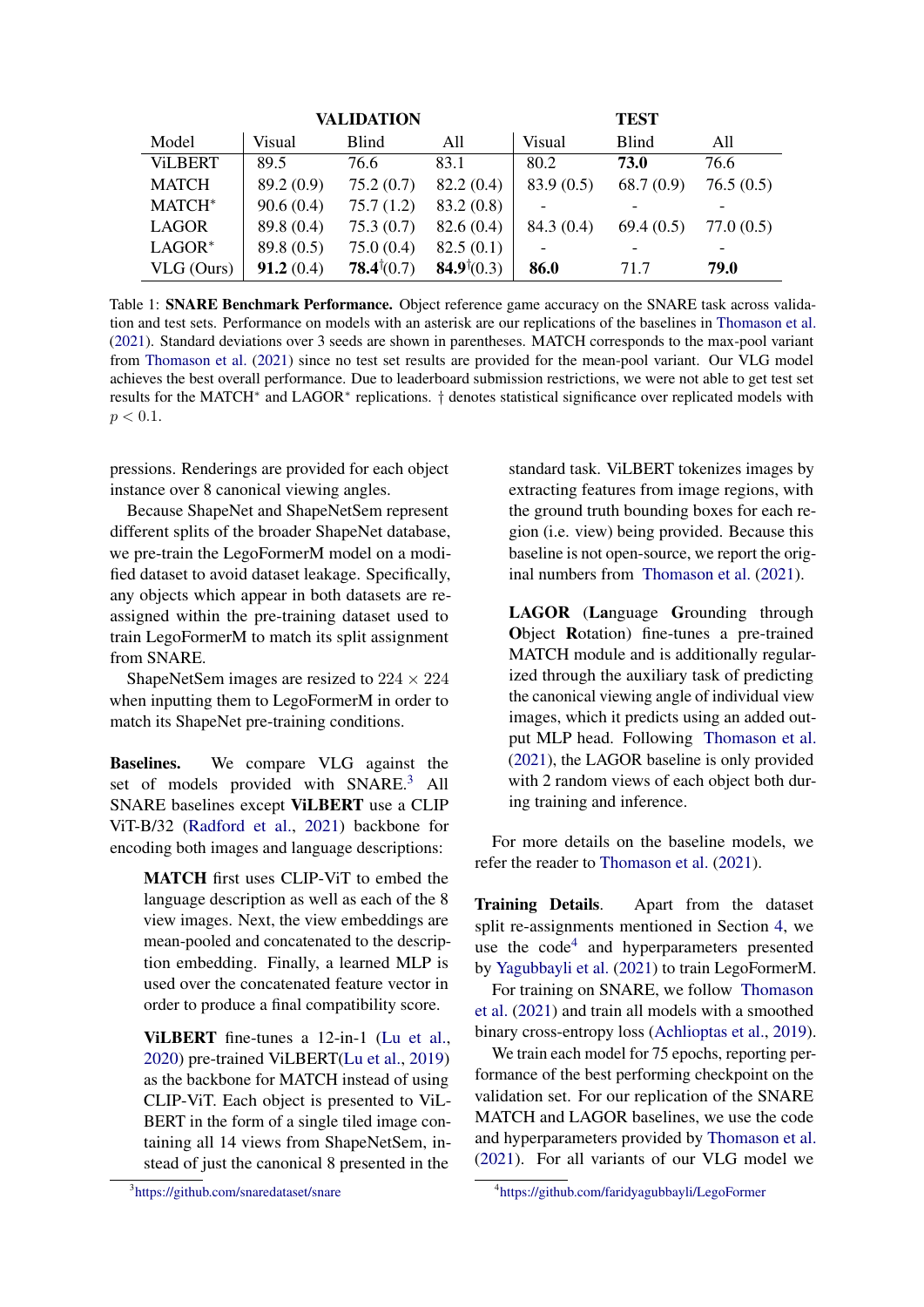<span id="page-4-0"></span>

| Model Visual Blind                                                                                                                                                 | A11 |
|--------------------------------------------------------------------------------------------------------------------------------------------------------------------|-----|
|                                                                                                                                                                    |     |
|                                                                                                                                                                    |     |
|                                                                                                                                                                    |     |
| VGG16 91.4 (0.5) 76.5 (0.9) 84.0 (0.2)<br>MLP 91.1 (0.8) 77.9 (0.9) 84.6 (0.1)<br>no-CLIP 71.0 (0.6) 65.8 (0.7) 68.4 (0.1)<br>VLG 91.2 (0.4) 78.4 (0.7) 84.9 (0.3) |     |

Table 2: Ablation Study. SNARE reference game accuracy across ablations of our model on the validation set. We show performance when replacing LegoformerM object factors with VGG16 features, replacing the cross-modal transformer with an MLP, and when foregoing the use of CLIP features (no-CLIP).

use the AdamW [\(Loshchilov and Hutter,](#page-6-18) [2017\)](#page-6-18) optimizer with a learning rate of 1e-3 and a linear learning rate warmup of 10K steps.

# 5 Results

We present test set performance for VLG and the SNARE baselines reported by [Thomason et al.](#page-6-0) [\(2021\)](#page-6-0). We also present average performance for trained models over 3 seeds with standard deviations on the validation set.

### 5.1 Comparison to SOTA

In Table [1](#page-3-2) we can observe reference game performance for all models. VLG achieves SOTA performance with an absolute improvement on the test set of 2.0% over LAGOR, the next best leaderboard model. Although there is a general improvement of 1.7% in visual reference grounding, there is an improvement of 2.3% in blindfolded (denoted as Blind in tables to conserve space) reference grounding. This suggests that the injected 3D information provides a greater boost for disambiguating between examples referring to geometric properties of target objects. VLG generally improves over all baselines and conditions for blindfolded examples, with the exception of ViLBERT, which may be due to the additional information ViLBERT receives in the form of 14 viewing angles of each object instead of 8. Improvements on the Blind and All conditions of the validation set are statistically significant over replicated models with  $p < 0.1$  under a Welch's two-tailed t-test.

## 5.2 Ablation Study

We present a variety of ablations on the validation set to investigate the contributions of each piece of our model. All results can be observed in Table [2.](#page-4-0)

VGG16 Embeddings. LegoFormer uses an

ImageNet [\(Deng et al.,](#page-5-15) [2009\)](#page-5-15) pre-trained VGG16 [\(Simonyan and Zisserman,](#page-6-19) [2014\)](#page-6-19) as a backbone for extracting visual representations, which is a different dataset and pre-training task than what the CLIP-ViT image encoder is trained on. This presents a confounding factor which we ablate by performing an experiment feeding our model's scoring function VGG16 features directly instead of LegoFormer object factors (VGG16 in Table [2\)](#page-4-0). Despite getting comparable results to VGG16 on visual reference grounding, VLG provides a clear improvement in blindfolded (and therefore overall) reference performance, suggesting that the extracted 3D information is useful for grounding more geometrically based language descriptions, with the VGG16 features being largely redundant in terms of visual signal.

Architecture. We ablate the contribution of our cross-modal transformer branch by comparing it against an MLP mirroring the structure of the SNARE MATCH baseline. This model (MLP in Table [2\)](#page-4-0) max-pools the LegoFormer object factors and concatenates the result to the CLIP visual and language features before passing them to an MLP scoring function. The MLP model overall outperforms the SNARE baselines from Table [1,](#page-3-2) highlighting the usefulness of the 3D information for grounding, but does not result in as large an improvement as the cross-modal transformer. This suggests that the transformer is better able at integrating information from the multi-view input.

CLIP Visual Embeddings. Finally, we evaluate the contribution of the visiolinguistic branch of the model by removing it and only using the cross-modal transformer over language and object factors. As may be observed, there is a large drop in performance (16.5% overall), particularly for visual references (20.2%). These results suggest that maintaining visual information such as color and texture is critical for performing well on this task, since the LegoFormer outputs contain only volumetric occupancy information.

### 6 Discussion

We have presented the Voxel-informed Language Grounder (VLG), a model which leverages explicit 3D information from predicted volumetric voxel maps to improve language grounding performance. VLG achieves SOTA results on SNARE, and ab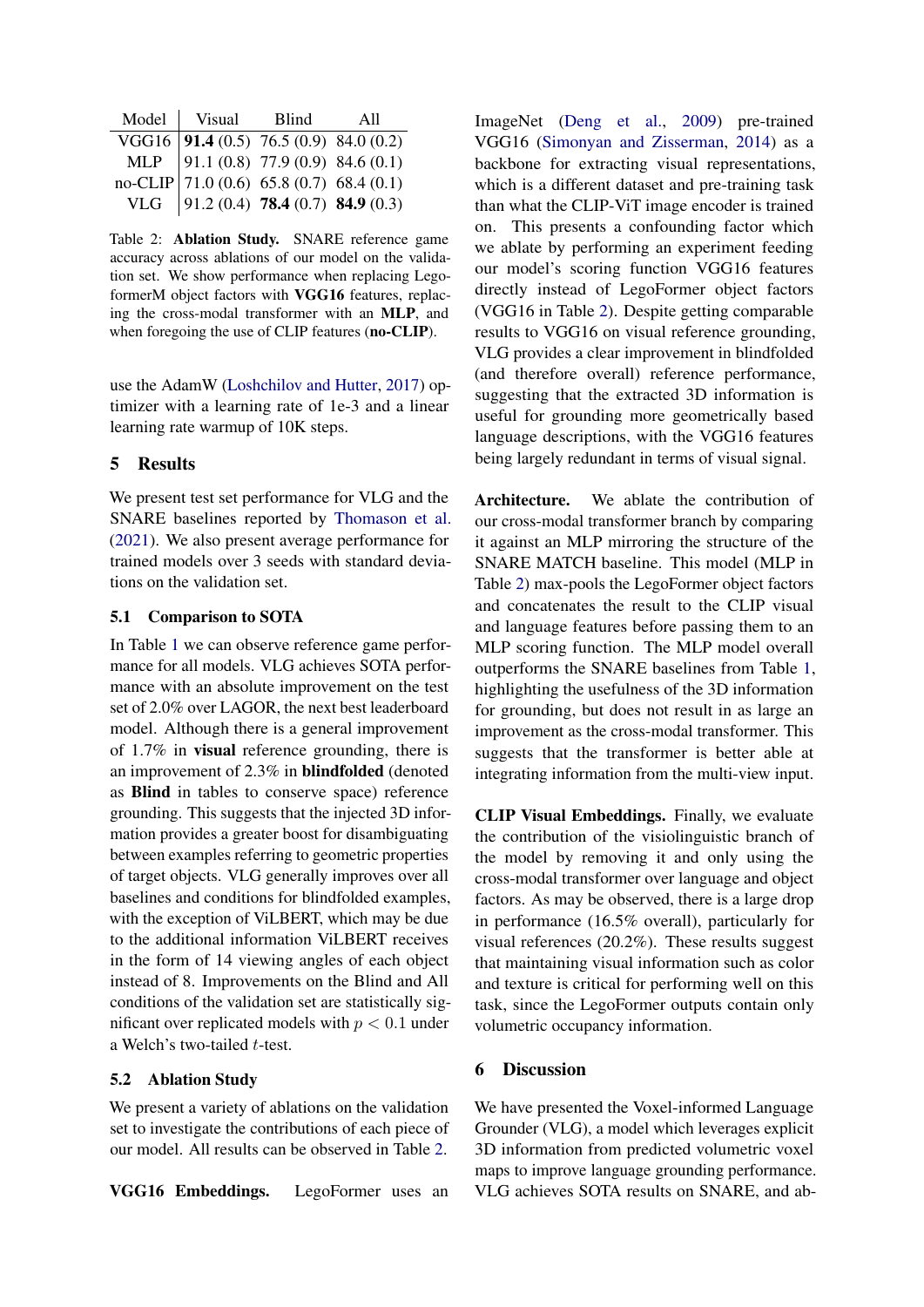lations demonstrate the effectiveness of using this 3D information for grounding. We hope this paper may inspire future work on integrating structured 3D representations into language grounding tasks.

### Acknowledgements

We would like to thank Karttikeya Mangalam and Nikita Kitaev for their helpful advice and discussions on transformer models. Mohit Shridhar and Jesse Thomason for their help with setting up SNARE. And thanks to the anonymous reviewers for their constructive feedback. This work was supported by DARPA under the SemaFor program (HR00112020054). The content does not necessarily reflect the position or the policy of the government, and no official endorsement should be inferred. RC is supported by an NSF Graduate Research Fellowship.

### References

- <span id="page-5-8"></span>Panos Achlioptas, Ahmed Abdelreheem, Fei Xia, Mohamed Elhoseiny, and Leonidas J. Guibas. 2020. ReferIt3D: Neural listeners for fine-grained 3d object identification in real-world scenes. In *16th European Conference on Computer Vision (ECCV)*.
- <span id="page-5-14"></span>Panos Achlioptas, Judy Fan, Robert Hawkins, Noah Goodman, and Leonidas J Guibas. 2019. Shapeglot: Learning language for shape differentiation. In *Proceedings of the IEEE/CVF International Conference on Computer Vision*, pages 8938–8947.
- <span id="page-5-6"></span>Chaitanya Ahuja and Louis-Philippe Morency. 2019. Language2pose: Natural language grounded pose forecasting. In *2019 International Conference on 3D Vision (3DV)*, pages 719–728. IEEE.
- <span id="page-5-3"></span>Peter Anderson, Xiaodong He, Chris Buehler, Damien Teney, Mark Johnson, Stephen Gould, and Lei Zhang. 2018. Bottom-up and top-down attention for image captioning and visual question answering. In *Proceedings of the IEEE conference on computer vision and pattern recognition*, pages 6077–6086.
- <span id="page-5-0"></span>Jacob Andreas, John Bufe, David Burkett, Charles Chen, Josh Clausman, Jean Crawford, Kate Crim, Jordan DeLoach, Leah Dorner, Jason Eisner, et al. 2020. Task-oriented dialogue as dataflow synthesis. *Transactions of the Association for Computational Linguistics*, 8:556–571.
- <span id="page-5-2"></span>Emily M Bender and Alexander Koller. 2020. Climbing towards nlu: On meaning, form, and understanding in the age of data. In *Proceedings of the 58th Annual Meeting of the Association for Computational Linguistics*, pages 5185–5198.
- <span id="page-5-1"></span>Yonatan Bisk, Ari Holtzman, Jesse Thomason, Jacob Andreas, Yoshua Bengio, Joyce Chai, Mirella Lapata, Angeliki Lazaridou, Jonathan May, Aleksandr Nisnevich, et al. 2020. Experience grounds language. *arXiv preprint arXiv:2004.10151*.
- <span id="page-5-11"></span>Valts Blukis, Chris Paxton, Dieter Fox, Animesh Garg, and Yoav Artzi. 2021. A persistent spatial semantic representation for high-level natural language instruction execution. *arXiv preprint arXiv:2107.05612*.
- <span id="page-5-4"></span>Angel Chang, Manolis Savva, and Christopher D Manning. 2014. Learning spatial knowledge for text to 3d scene generation. In *Proceedings of the 2014 Conference on Empirical Methods in Natural Language Processing (EMNLP)*, pages 2028–2038.
- <span id="page-5-5"></span>Angel X. Chang, Thomas Funkhouser, Leonidas Guibas, Pat Hanrahan, Qixing Huang, Zimo Li, Silvio Savarese, Manolis Savva, Shuran Song, Hao Su, Jianxiong Xiao, Li Yi, and Fisher Yu. 2015a. [Shapenet: An information-rich 3d model repository.](http://arxiv.org/abs/1512.03012) Cite arxiv:1512.03012.
- <span id="page-5-12"></span>Angel X. Chang, Thomas Funkhouser, Leonidas Guibas, Pat Hanrahan, Qixing Huang, Zimo Li, Silvio Savarese, Manolis Savva, Shuran Song, Hao Su, Jianxiong Xiao, Li Yi, and Fisher Yu. 2015b. ShapeNet: An Information-Rich 3D Model Repository. Technical Report arXiv:1512.03012 [cs.GR], Stanford University — Princeton University — Toyota Technological Institute at Chicago.
- <span id="page-5-10"></span>Devendra Singh Chaplot, Dhiraj Prakashchand Gandhi, Abhinav Gupta, and Russ R Salakhutdinov. 2020. Object goal navigation using goal-oriented semantic exploration. *Advances in Neural Information Processing Systems*, 33.
- <span id="page-5-9"></span>Dave Zhenyu Chen, Angel X Chang, and Matthias Nießner. 2020. Scanrefer: 3d object localization in rgb-d scans using natural language. In *Computer Vision–ECCV 2020: 16th European Conference, Glasgow, UK, August 23–28, 2020, Proceedings, Part XX 16*, pages 202–221. Springer.
- <span id="page-5-7"></span>Kevin Chen, Christopher B Choy, Manolis Savva, Angel X Chang, Thomas Funkhouser, and Silvio Savarese. 2018. Text2shape: Generating shapes from natural language by learning joint embeddings. In *Asian Conference on Computer Vision*, pages 100–116. Springer.
- <span id="page-5-15"></span>Jia Deng, Wei Dong, Richard Socher, Li-Jia Li, Kai Li, and Li Fei-Fei. 2009. Imagenet: A large-scale hierarchical image database. In *2009 IEEE conference on computer vision and pattern recognition*, pages 248–255. Ieee.
- <span id="page-5-13"></span>Clemens Eppner, Arsalan Mousavian, and Dieter Fox. 2021. Acronym: A large-scale grasp dataset based on simulation. In *2021 IEEE International Conference on Robotics and Automation (ICRA)*, pages 6222–6227. IEEE.